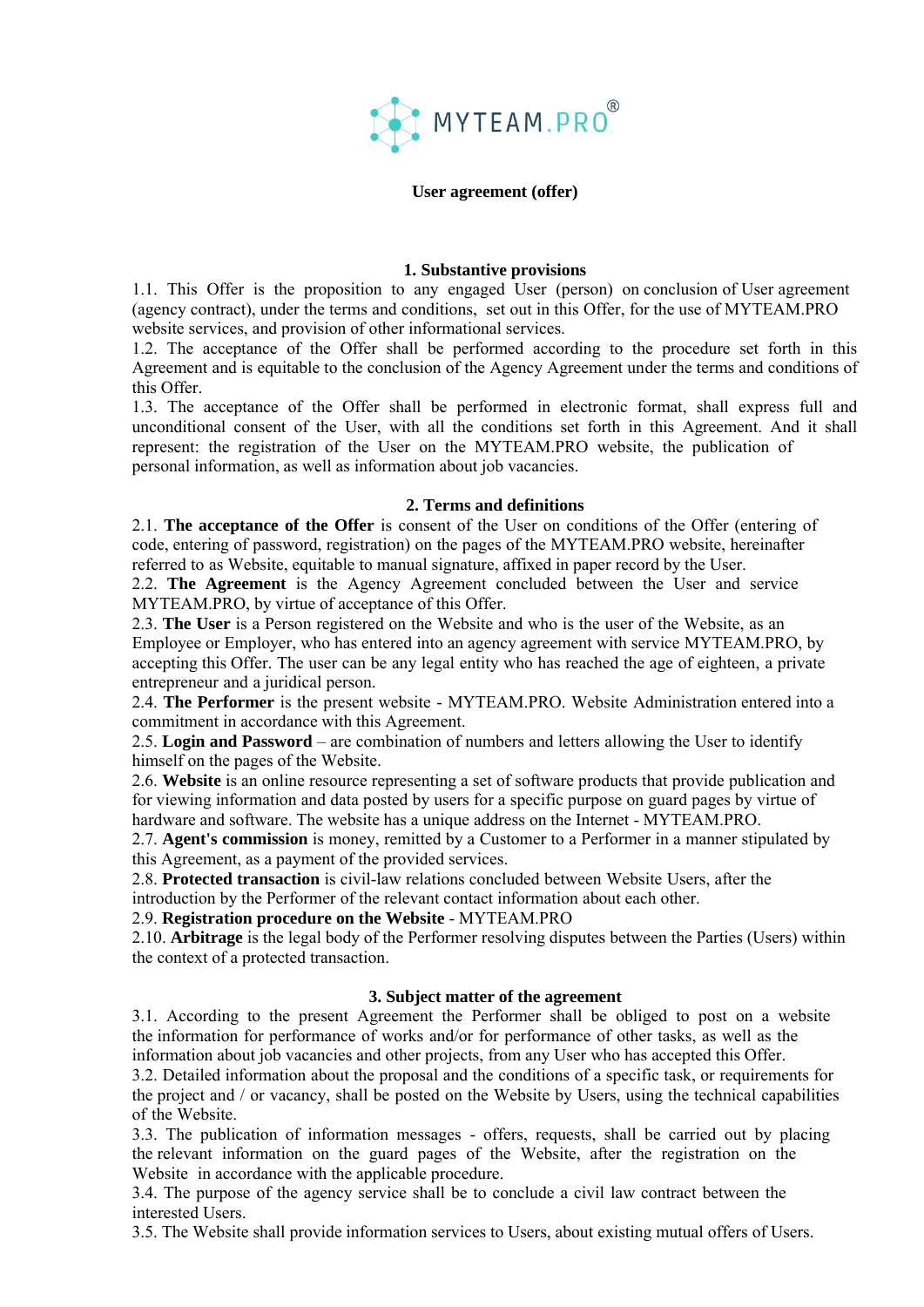3.6. The Company shall have the right to lock the User's access to the Website's services due to the User's violation of the terms of the Offer and / or other documents regulating the Website's operation, resulting in the termination of all ordered Services. The Company shall not provide the compensation of funds.

# **4. Procedure of settlements with Client (service acceptance)**

4.1. The remuneration of the Performer shall be regulated and paid in accordance with the applicable tariffs.

4.3. The payment of the agency remuneration of the Performer shall be performed by transferring funds to the settlement account of service MYTEAM.PRO, and the obligations on its transfer shall be

considered fulfilled from the moment the funds are credited to the settlement account of the Performer. 4.4. The basis for payment of services is indicative of the agreement of the terms of the Transaction between the Users, the readiness of its payment on the Website.

4.5. The contact information about each other shall be provided to the Parties by the Agent after observance of all the terms specified in c. 4.4. of this Agreement.

# **5. Rights and responsibilities pursuant to this agreement**

5.1. In case of violation of obligations under this Agreement, the Parties shall be liable under the current legislation of the Russian Federation.

5.2. In case of non-fulfillment or improper fulfillment by one of the Parties of their obligations under this Agreement, the guilty Party shall be obliged to compensate the other Parties for all due losses.

5.3. The Performer shall not be liable for transactions between the Parties, and shall undertake for the agency fee, only to provide support for the safe payment of the Transaction between the Parties, as well as to provide information services in the selection of appropriate responses to the relevant proposals.

5.4. The Performer shall be liable for obligations only under this Agreement.

5.5. The Performer, at the request of the Parties, shall deliver legal services in resolving disagreements on completed (executed) transactions by considering disputes in the Website Arbitration.

5.6. The Performer shall collect statistics of the Users within the information base of the Website, where each of the Parties to the transaction shall have the right to leave feedback.

5.7. The website shall have the right to suspend work at any time, for performing preventive measures.

5.8. The Performer shall have a right at any time, at its own discretion, to change the terms of this Offer.

5.9. Users of the website shall independently bear the burden of tax payments for the services rendered and the remuneration received when making transactions, using the technical capabilities of the Website.

## **6. Agreement duration**

6.1. This Agreement shall enter into force from the moment of its signing (acceptance of the Offer on the Website) and shall be valid until the Parties fulfill their obligations.

6.2. After the expiration of the Agreement, it shall be considered as terminated by default..

6.3. Any of the Parties shall have the right to rescind the Agreement.

6.4. After the conclusion of the Transaction and the payment of the agency fee to the Agent, the Agreement shall be deemed as executed.

6.4. The Website shall have the right to unilaterally, without giving reasons, terminate this Offer with any of the Parties, prior to the execution of the Agreement and receipt of the Agency fee, and refuse any Party to register and publish messages on the website.

## **7. Dispute settlement procedure**

7.1. The Parties shall endeavour to resolve amicably all disputes or differences which may arise out of this Contract, or in connection with it, by means of written negotiation, by way of direction of corresponding messages on guard pages of the Website.

7.2. All unsettled disputes shall be settled in the court at the location of the Performer.